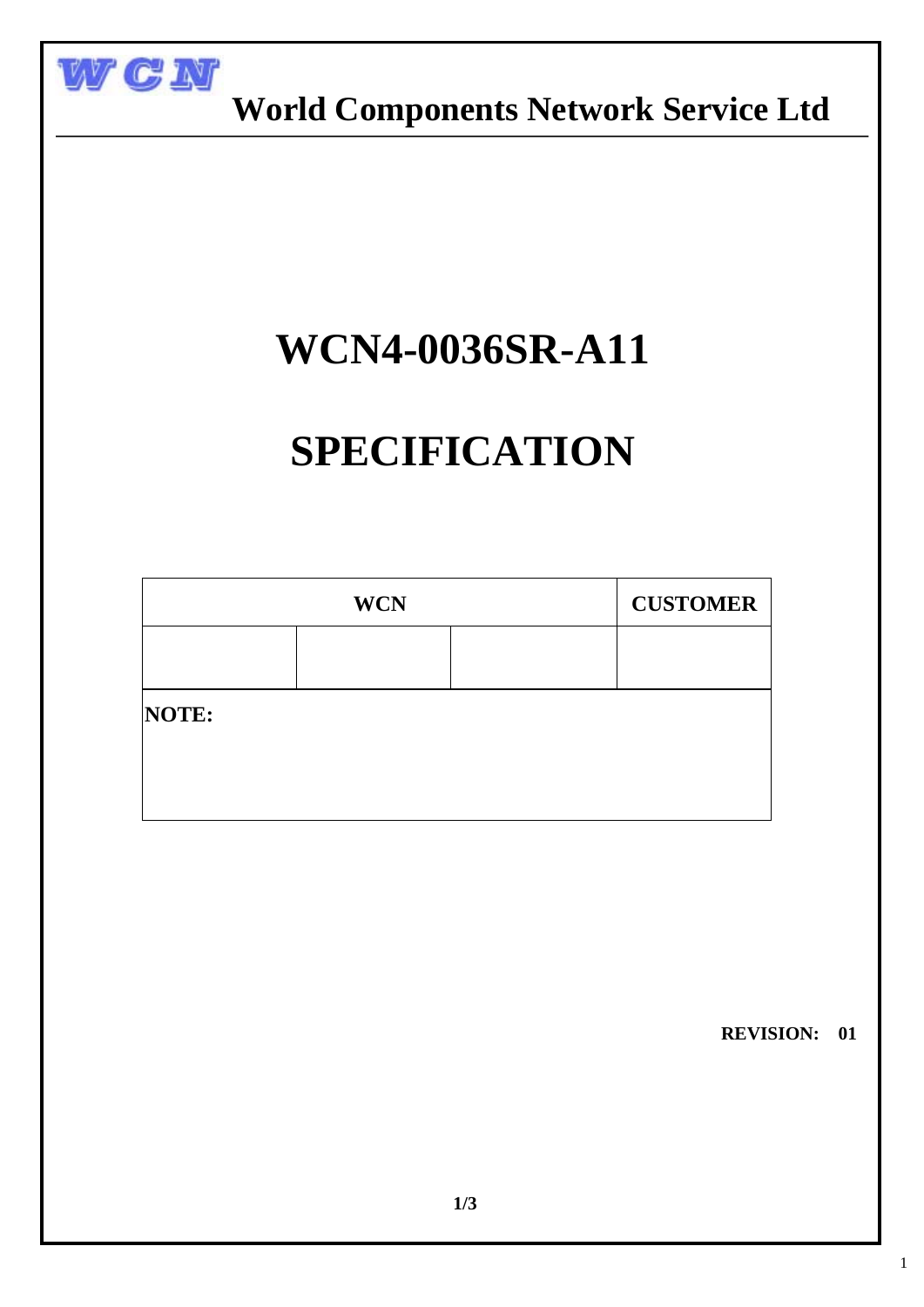### WCN  **World Components Network Service Ltd**

#### ■ **Outer Dimension:**

 $\overline{a}$ 



**Notes: Unless otherwise stated, The tolerance is** ±**0.25mm.**



#### ■ **Pin Connection:**

| PIN NO.                 | <b>CONNECTION</b>   | PIN NO. | <b>CONNECTION</b>   |  |  |
|-------------------------|---------------------|---------|---------------------|--|--|
| 1                       | <b>Cathode E</b>    | 7       | <b>Cathode B</b>    |  |  |
| $\overline{2}$          | <b>Cathode D</b>    | 8       | <b>Common DIG.3</b> |  |  |
| 3                       | <b>Cathode DP</b>   | 9       | <b>Common DIG.2</b> |  |  |
| $\overline{\mathbf{4}}$ | <b>Cathode C</b>    | 10      | <b>Cathode F</b>    |  |  |
| 5                       | <b>Cathode G</b>    | 11      | <b>Cathode A</b>    |  |  |
| 6                       | <b>Common DIG.4</b> | 12      | <b>Common DIG.1</b> |  |  |
| 2/3                     |                     |         |                     |  |  |